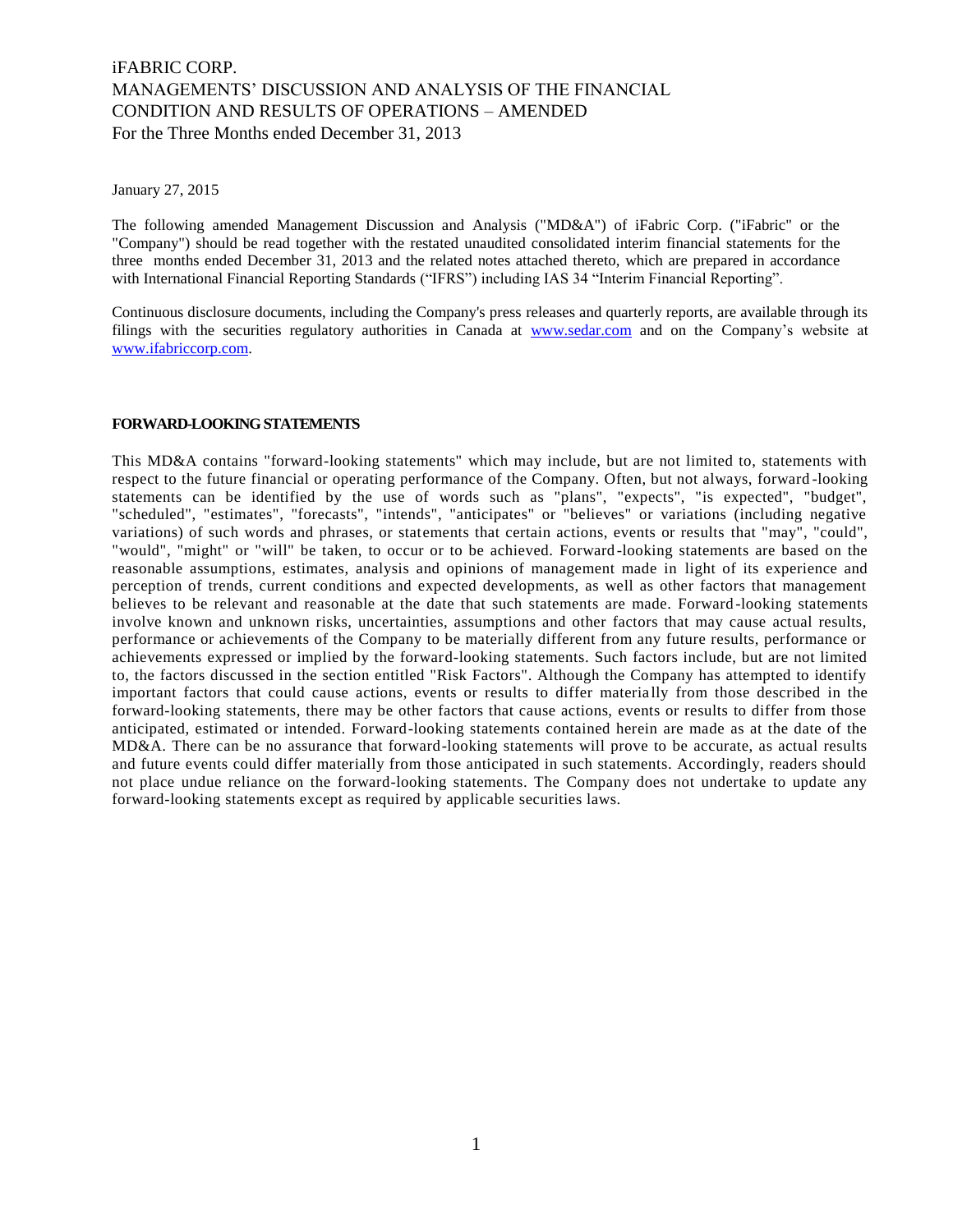## **BUSINESS OVERVIEW**

### **Acquisition of Coconut Grove Textiles Inc.**

On June 4, 2012, the Company acquired all of the issued and outstanding common shares of Coconut Grove Textiles Inc. ("Coconut Grove") from its shareholders in exchange for a total of 24,412,500 post-consolidation common shares at a deemed price of \$0.40 per share. Accordingly, the deemed value of the transaction was \$9,765,000.

Since the transaction resulted in the shareholders of Coconut Grove acquiring control of iFabric, Coconut Grove is deemed to be the acquirer for financial reporting purposes, and the share exchange constituted a reverse takeover of iFabric by the shareholders of Coconut Grove.

Since iFabric was a non-operating public enterprise immediately prior to the takeover, the closing of the transaction did not constitute a business for the purpose of applying business combination accounting. Therefore, the transaction is equivalent to the issuance of shares by Coconut Grove for the net liabilities of iFabric. As a result of the share exchange, Coconut Grove became a wholly-owned subsidiary of iFabric.

In accordance with reverse takeover accounting, the consolidated interim financial statements are a continuation of the consolidated financial statements of Coconut Grove and include the carrying amounts of Coconut Grove's assets and liabilities. The results of operations of iFabric have been consolidated from the date of the reverse takeover transaction on June 4, 2012. Accordingly, all comparative figures presented for periods prior to the transaction are those of Coconut Grove, prior to the reverse takeover.

### **Nature of Operations**

### **a) Intimate Apparel**

Coconut Grove and its subsidiaries (the "Group") commenced operations in 1985 as a manufacturer and distributor of foam shoulder pads. Operations were subsequently expanded to include the design and manufacture of women's intimate apparel and in particular a range of specialty bras including the Group's patented backless, strapless underwire bra. The Group also distributes a range of complimenting accessories. Worldwide consumer demand for these products has contributed to the Group's success to date. The Group's customer base includes a number of major retailers as well as specialty boutiques situated in its main market regions being, the UK, USA and Canada. International sales outside these regions comprise less than 5% of total sales.

Initially all products were manufactured and distributed from manufacturing facilities situated in Ontario, Canada. However, in 2005 the management of the Group took a decision to wind down its Canadian manufacturing operations in favour of outsourcing manufacture to major mills located in China. The benefits of this decision were twofold:

- 1) Lower and stable direct product costs resulting in improved margins.
- 2) Significant saving in overheads especially in lower sales months.

As a further consequence of this decision, manufacturing space in the Group owned premises located in Markham, Ontario were converted to warehouse and office space and currently serves as the Group's head office as well as the product distribution centre for the Canadian market. In order to service its customers in the US and UK, the Group currently utilizes contract warehouse facilities located in Los Angeles (US) and London (UK) respectively. Surplus space in its Canadian facility has been rented to third party tenants, which has reduced the carrying cost of this facility.

In early 2010, the management of the Group took a strategic decision to focus its future product sales of intimate apparel and accessories towards well known international branded products. The main perceived benefit in adopting this strategy is the fact that major brand holders have substantial marketing budgets for promoting their brands as opposed to the more modest budget that the Group is able to apply to the promotion of its own brands. Accordingly, the management of the Group was of the opinion that royalties payable to brand holders would be more than offset by the margins realized on increased sales attributable to wider market awareness and acceptance of well-established branded products.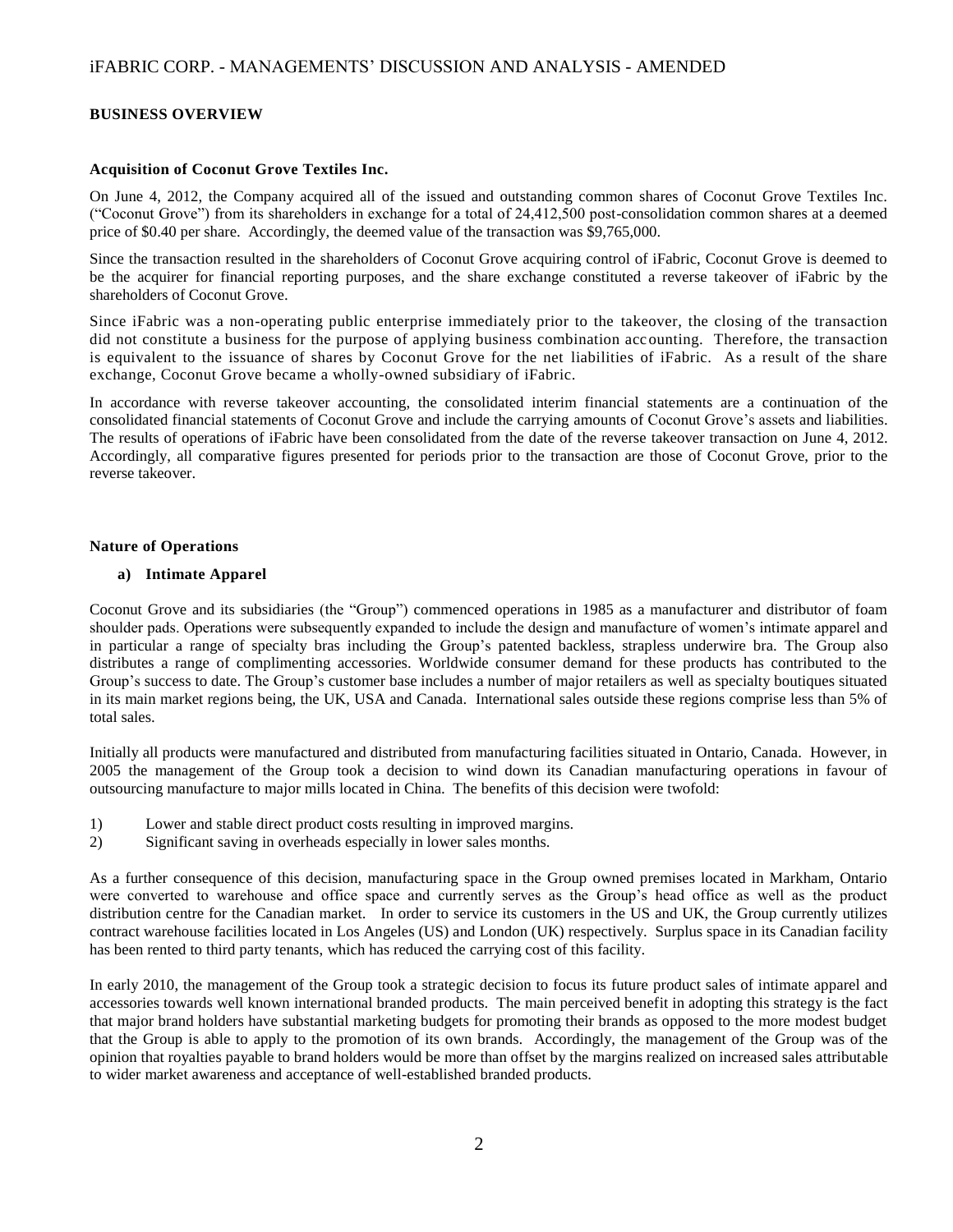In September, 2010, the Group signed its first exclusive worldwide license and distribution agreement with Maidenform Brands, Inc. ("Maidenform") to manufacture and market products in its market segment under various Maidenform brands. Maidenform is a global intimate apparel company with a portfolio of established, well-known brands. During its 90-year history, Maidenform has built strong equity for its brands and has established a platform for growth through a combination of innovative, first-to-market designs and creative advertising campaigns focused on increasing brand awareness with generations of women. Products are sold under some of the most recognized brands in the intimate apparel industry, including Maidenform®, Control It!®, Fat Free Dressing®, Flexees®, Lilyette®, Maidenform's Charmed®, Bodymates®, Inspirations®, Self Expressions® and Sweet Nothings®.

In January 2012 the Group signed a second license and distribution agreement with Mo Industries, LLC (a subsidiary of VF Corporation) to manufacture and distribute intimate apparel under its Splendid and Ella Moss brands. In terms of this agreement, licensed territories include Australia, Canada, China, the European Union, Mexico, the Russian Federation, Singapore, the UAE, and the USA.

The *Splendid®* brand is known for its use of luxurious fabrics in a wide range of contemporary knit products incorporating modern fit and styling. The *Ella Moss®* brand is an ultra-feminine collection of casual knit tops and dresses featuring bold colors, whimsical styling and fashion silhouettes. *Splendid®* and *Ella Moss®* products are currently marketed internationally, by a number of high-end retail and online chains, specialty boutiques as well as its own stores.

The agreement with Mo Industries necessitated the establishment of new premises located in New York which is being used to house the Group's product design team for the Splendid and Ella Moss programs. The New York office also includes showroom space utilized to hold market appointments with major retail buyers for all brands/lines during New York Intimate Apparel Market weeks throughout the year.

## **b) Intelligent Fabrics**

A second strategic division was added in 2010 when the Group obtained North American distribution rights for a new generation of intelligent textiles which have the ability to kill bacteria, repel insects and heal the skin amongst others. Management anticipates that the intelligent textiles division will be the main driving force of the Company's future growth and expansion.

On December 10, 2013 iFabric announced the execution an agreement that secures global distribution and marketing rights of antimicrobial, antiviral and other textile technologies.

The execution of the agreement provides several significant benefits to iFabric:

- Expansion of distribution and marketing rights from North American rights to Worldwide rights;
- A direct, and more secure, relationship with the manufacturer of the technologies, including access to future product advancements and developments;
- Increased product margins as a result of the direct relationship with the manufacturer; and
- . The elimination of the previous profit share arrangement.

As a result of securing the global rights to the products, The Company will rebrand on a global basis, its current offerings of antimicrobial, antiviral and other products. In addition, these products will now be offered on a global basis and will not be restricted to only the North American market as was previously designed.

This new agreement clearly demonstrates the confidence the manufacturer has in the Company to execute on the future growth plans for these products. The agreement provides iFabric with not only worldwide distribution rights at increased margins, but also a direct contractual relationship with the manufacturer and a more efficient supply of products to customers. In addition, iFabric also has the ability to now supply technical assistance and advice on product development in a wide variety of market areas on a global basis.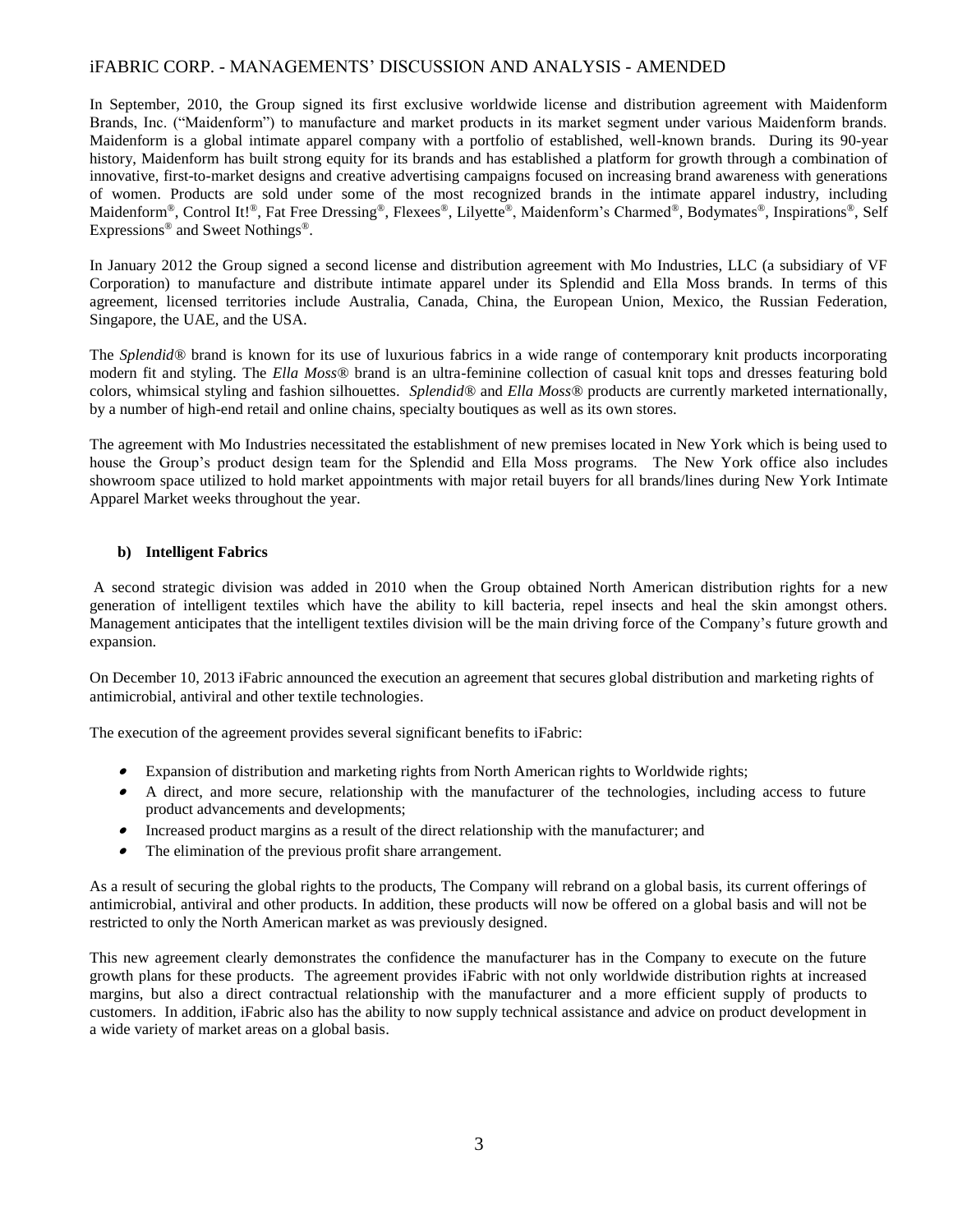The intelligent fabrics division will initially focus its regulatory, product development and marketing efforts on three key technologies, namely:

1. Enguard ™ Insect Repellent Fabric

Applying Enguard to fabrics results in a highly effective and durable insect repellent. Fabrics treated with Enguard require rubbing or scrunching in order to release the active ingredient. Once activated, Enguard protection lasts for many hours. A major strength of Enguard is that it is safe for children. Testing carried out by the London School of Hygiene and Tropical Medicine show Enguard to have repelling power comparable to high-concentration DEET and significantly greater than any other natural insect repellents. The Enguard product lasts many months and can be washed up to 10 times without losing effectiveness.

The Company is in the process of securing approvals from the Environmental Protection Agency ("EPA") in the U.S., and Health Canada which will allow it to sell products utilizing the Enguard technology in North America with appropriate claims. The anticipated dates of receiving such approvals are uncertain.

## 2. Cliniweave ™ Anti Microbial Technology

Cliniweave technology imparts anti-microbial powers to fibers, plastic, paint and paper treated with the Cliniweave chemicals. Numerous laboratory tests have shown that Cliniweave treated products inhibit the growth of a wide variety of infectious agents associated with Hospital Acquired Infections ("HAI") including MRSA, C-Difficile, VRE and H1N1 and by its application may assist in preventing the spread of such infections. In addition, an anti-viral version of Cliniweave (Cliniweave AV) has been developed to combat viral contamination of textiles in community environments.

US Federal EPA registrations in respect of Cliniweave and Cliniweave AV were received in October 2012 and December 2012 respectively and State registrations were completed in July 2013, thus allowing the Company to sell Cliniweave products throughout the US.

## 3. Dreamskin ™

Dreamskin textile technology is safe for infants and helps encourage a healthy skin environment by its ability to either increase or decrease moisture, a critical step in maintaining a healthy skin.

Dreamskin is effective during both summer and winter months as high and low moisture environments both offer discomfort and irritation. In particular, athletic apparel has two key areas that can cause skin irritation, namely friction and excessive moisture. Dreamskin targets both of these to help prevent irritation.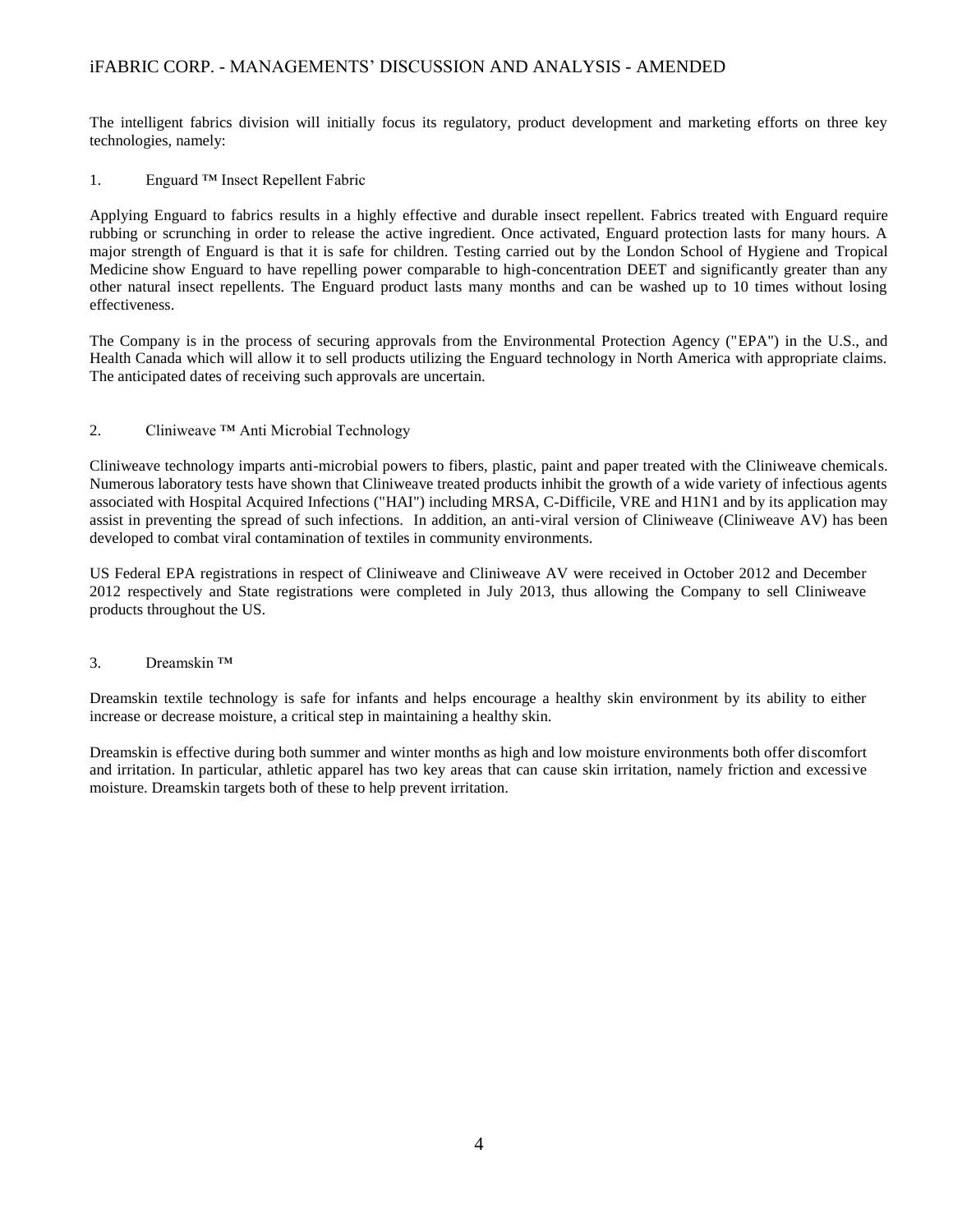## SELECTED QUARTERLY INFORMATION

The following is a summary of selected financial information for the eight most recent quarters:

|                                          | Dec. 31,<br>2013 | Sept. 30,<br>2013 | <b>June 30,</b><br>2013 | Mar. 31,<br>2013 | Dec. 31,<br>2012 | Sept. 30,<br>2012 | <b>June 30,</b><br>2012 | Mar. 31,<br>2012 |
|------------------------------------------|------------------|-------------------|-------------------------|------------------|------------------|-------------------|-------------------------|------------------|
|                                          | Unaudited        | <b>Unaudited</b>  | Unaudited               | <b>Unaudited</b> | Unaudited        | <b>Unaudited</b>  | Unaudited               | <b>Unaudited</b> |
|                                          | \$               | \$                | \$                      | \$               | \$               | \$                | \$                      | \$               |
| <b>Total assets</b>                      | 10,336,611       | 9,154,711         | 9,821,901               | 8,781,054        | 8,427,899        | 8,454,058         | 8,421,617               | 8,452,855        |
| Total long-term<br>financial liabilities | 2,086,298        | 2,084,741         | 2,142,828               | 2,327,121        | 2,580,094        | 2,801,891         | 3,000,835               | 3,442,791        |
| Working capital<br>(deficiency)          | 5,119,970        | 3,401,416         | 3,855,417               | 3,734,335        | 3,745,329        | 4,011,541         | 4,103,726               | 4,095,314        |
| Retained earnings                        | 2,947,651        | 2,735,494         | 3,099,790               | 2,900,038        | 2,888,595        | 2,880,050         | 2,771,058               | 3,306,910        |
| Product sales                            | 2,978,733        | 1,909,362         | 2,709,015               | 2,254,113        | 1,185,751        | 2,006,645         | 1,802,833               | 1,067,362        |
| Rental revenue                           | 27,052           | 27,052            | 32,217                  | 32,217           | 16,256           | 26,836            | 22,837                  | 23,077           |
| Share based<br>compensation              | (45, 671)        | (90, 204)         | (73,065)                | (273, 145)       | $\overline{0}$   | $\overline{0}$    | $\overline{0}$          | $\mathbf{0}$     |
| Impairment loss                          | $\theta$         | (300, 253)        | $\theta$                | $\Omega$         | $\overline{0}$   | $\Omega$          | $\overline{0}$          | $\theta$         |
| <b>RTO</b> transaction<br>costs          | $\boldsymbol{0}$ | $\mathbf{0}$      | $\boldsymbol{0}$        | $\theta$         | $\overline{0}$   | $\mathbf{0}$      | (572, 170)              | $\mathbf{0}$     |
| Net earnings (loss)                      | 213,330          | (381, 410)        | 199,715                 | 24,478           | 12,411           | 113,386           | (550, 149)              | 93,718           |
| Earnings (loss) per<br>share - basic     | 0.008            | (0.016)           | 0.008                   | 0.001            | 0.001            | 0.01              | (0.02)                  | 0.01             |
| Earnings (loss) per<br>share - diluted   | 0.008            | (0.016)           | 0.008                   | 0.001            | 0.001            | 0.01              | (0.02)                  | 0.01             |
|                                          |                  |                   |                         |                  |                  |                   |                         |                  |
| Dividends declared                       | $\boldsymbol{0}$ | $\mathbf{0}$      | $\boldsymbol{0}$        | $\mathbf{0}$     | $\mathbf{0}$     | $\theta$          | $\boldsymbol{0}$        | $\boldsymbol{0}$ |

## SELECTED ANNUAL INFORMATION

The following is a summary of selected financial information for the three most recent financial years:

|                                       | Sept. 30,<br>2013 | Sept. 30,<br>2012 | Sept. 30,<br>2011 |
|---------------------------------------|-------------------|-------------------|-------------------|
|                                       | Audited           | Audited           | Audited           |
|                                       | S                 | \$                | \$                |
| Total assets                          | 9,154,711         | 8,454,058         | 8,292,672         |
| Total long-term financial liabilities | 2,084,741         | 2,801,891         | 3,485,694         |
| Working capital (deficiency)          | 3,401,416         | 4,011,541         | 4,140,525         |
| Retained earnings                     | 2,735,494         | 2,880,050         | 3,098,730         |
| Revenues                              | 8,165,983         | 6,074,766         | 5,660,288         |
| Share based compensation              | (436, 414)        | 0                 | $\Omega$          |
| Impairment loss                       | (300, 253)        | 0                 | $\theta$          |
| RTO transaction costs                 | $\theta$          | (572, 170)        | 0                 |
| Net earnings (loss)                   | (144, 806)        | (214, 349)        | 485,519           |
| Earnings (loss) per share - basic     | (0.006)           | (0.009)           | 0.04              |
| Earnings (loss) per share - diluted   | (0.006)           | (0.009)           | 0.04              |
| Dividends declared                    |                   |                   | 0                 |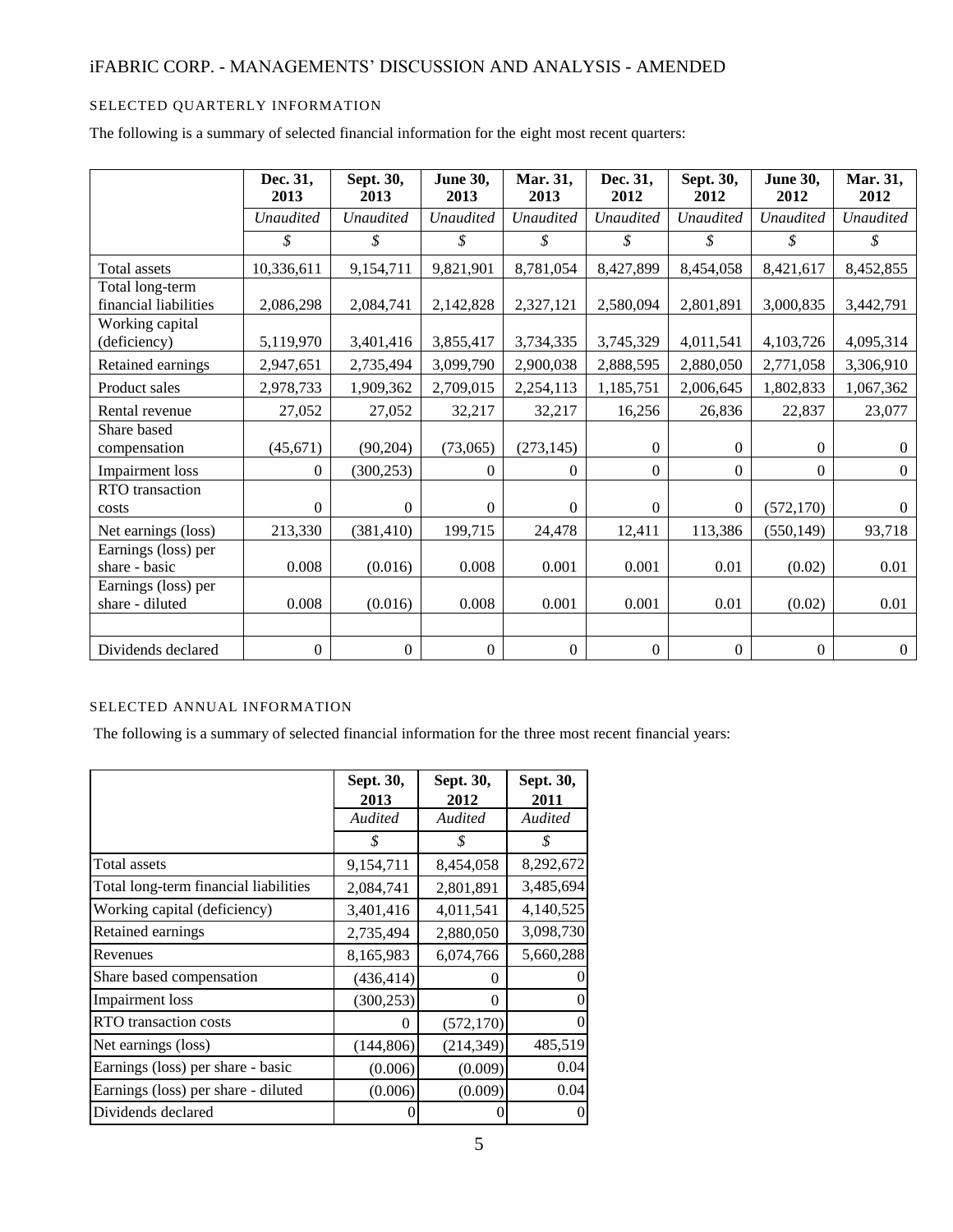# DISCUSSION OF OPERATIONS

## REVENUE AND OPERATING EXPENSE ANALYSIS

# UNAUDITED RESTATED CONSOLIDATED INTERIM STATEMENTS OF COMPREHESIVE EARNINGS

| <b>Three months ended December 31</b>                        | 2013<br><b>Restated</b> | 2012            |
|--------------------------------------------------------------|-------------------------|-----------------|
| <b>REVENUE</b>                                               | \$<br>3,005,785         | \$<br>1,241,673 |
| <b>COST OF SALES</b>                                         | 1,433,373               | 533,503         |
| <b>GROSS PROFIT</b>                                          | 1,572,412               | 708,170         |
| <b>EXPENSES</b>                                              |                         |                 |
| General and administrative costs                             | 571,138                 | 433,450         |
| Selling and design costs                                     | 622,421                 | 295,213         |
| Interest on operating line                                   | 4,838                   |                 |
| Interest on long-term debt                                   | 12,962                  | 14,208          |
| Amortization of property, plant and equipment                | 10,930                  | 12,245          |
| Amortization of deferred development costs                   | 36,100                  |                 |
|                                                              | 1,258,389               | 755,116         |
| <b>EARNINGS (LOSS) FROM OPERATIONS</b>                       | 314,023                 | (46, 946)       |
| <b>OTHER EXPENSES (INCOME)</b>                               |                         |                 |
| Share based compensation                                     | 47,671                  |                 |
| Gain on foreign exchange                                     | (70, 506)               | (22,071)        |
| Unrealized loss (gain) on foreign exchange forward contracts | 21,579                  | (61, 582)       |
| Sundry income                                                | (5,693)                 |                 |
|                                                              | (6,949)                 | (83, 653)       |
| <b>EARNINGS BEFORE INCOME TAXES</b>                          | 320,972                 | 36,707          |
| PROVISION FOR (RECOVERY OF) INCOME TAXES                     |                         |                 |
| Current                                                      | 112,962                 | 67,643          |
| Deferred                                                     | (5,320)                 | (43, 347)       |
|                                                              | 107,642                 | 24,296          |
| <b>NET EARNINGS</b>                                          | 213,330                 | 12,411          |
| <b>OTHER COMPREHENSIVE EARNINGS</b>                          |                         |                 |
| TOTAL COMPREHENSIVE EARNINGS                                 | \$<br>213,330           | \$<br>12,411    |
| <b>EARNINGS PER SHARE</b>                                    |                         |                 |
| <b>Basic</b>                                                 | \$<br>0.008             | \$<br>0.001     |
| Diluted                                                      | 0.008                   | 0.001           |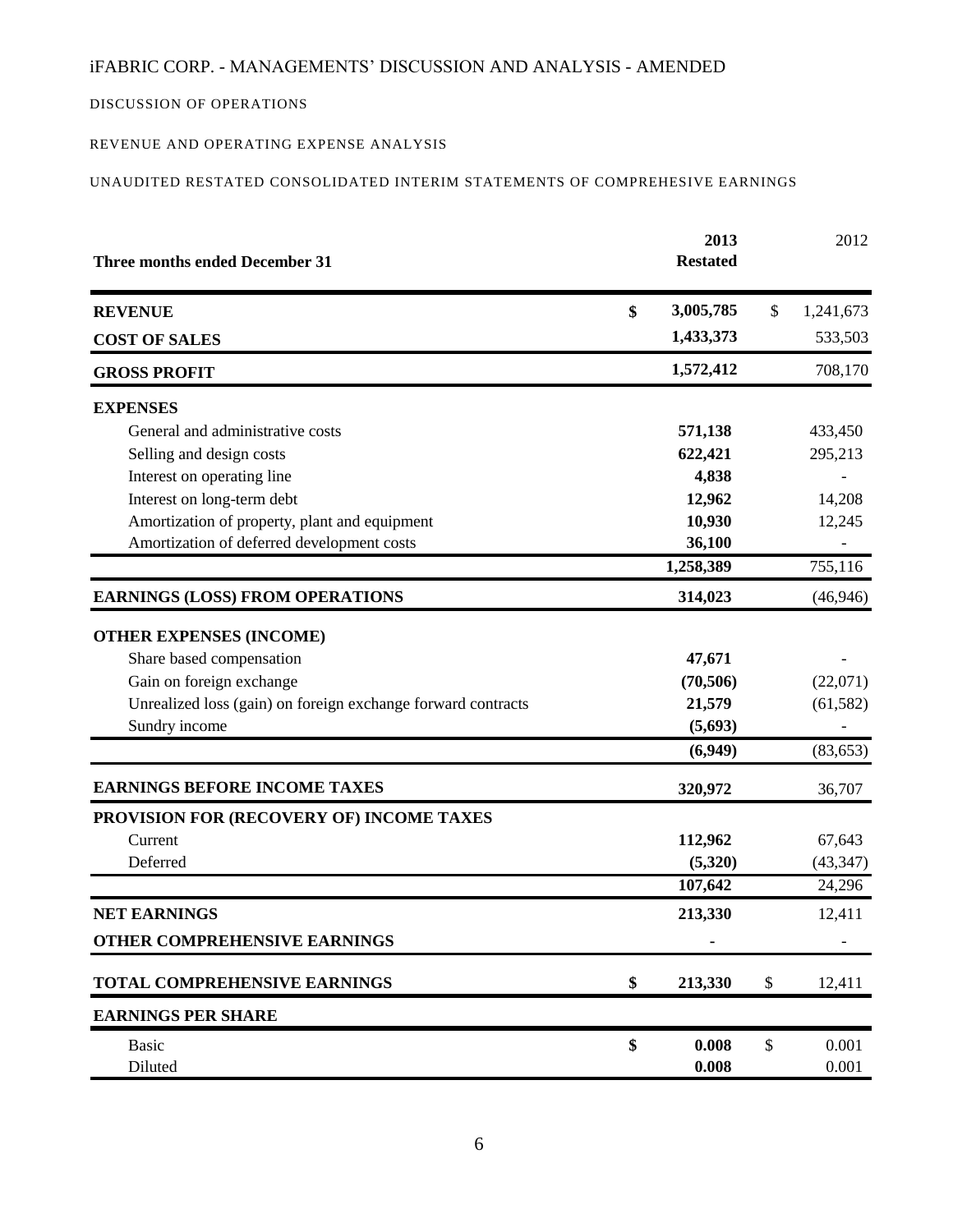For the quarter ended December 31, 2013, the Company earned after tax income of \$213,330 or \$0.008 per share (basic and diluted) compared to an after tax earnings of \$12,411 or \$0.001 per share (basic and diluted) for the quarter ended December 31, 2012. The earnings for the quarter include an amount of \$47,671 which was expensed in respect of share based compensation related to stock options granted to directors, employees and consultants of the Company.

Income from operations for the quarter amounted to \$314,023 compared to an operating loss of \$46,946 in the comparable quarter of 2012.

### *Revenues*

For the quarter ended December 31, 2013, the Company reported revenues of \$3,005,785 compared to \$1,241,673 in the comparable quarter of 2012, representing an increase of 142%. This increase was mainly attributable to new intimate apparel programs.

### *Cost of sales*

Cost of sales represents the cost of goods imported from China and the USA as well as other direct costs such as freight and import duties incurred to bring inventory to their current state and location.

For the quarter ended December 31, 2013, the Company incurred \$1,433,373 on cost of sales compared to \$533,503 for the quarter ended December 31, 2012. Gross profit for the quarter amounted to \$1,572,412 (or 52% of sales) compared to \$708,170 (or 57% of sales) in 2012. The decrease in gross margin is attributable to the clearance of end of season merchandise at lower margins.

### *General, administrative and operation expenses*

Total general, administrative and operation expenses for the quarter amounted to \$571,138 compared to \$433,450 in 2012 representing an increase of \$137,688 or 32%. This increase in general, administrative and operation expenses is attributable to the increase in variable costs related to the increase in sales.

## *Selling and design costs*

Selling and design costs for the quarter ended December 31, 2013 amounted to \$622,421 compared to \$295,213 in 2012, representing an increase of \$327,208 or 111%. This increase is largely attributable to marketing and design expenses incurred in respect of new apparel and antimicrobial programs proportionate to the increase in sales for the quarter compared to 2012.

#### *Interest on short-term debt*

Interest costs of \$4,837 were incurred in the quarter in respect of the use of a bank operating line to fund short-term working capital needs. This operating line was not utilized in Q1 of 2012 and there was accordingly no cost for this period.

#### *Interest on long-term debt*

This expense is composed primarily of the interest expense incurred on a secured loan which was utilized to finance the acquisition of the Company's premises located in Markham, Ontario.

The Company incurred interest costs for the quarter ended December 31, 2013 of \$12,962 compared to \$14,208 for the prior comparable quarter. The reduction in interest costs is attributable to a reduction in the amount of the related long-term debt.

## *Depreciation and amortization*

Amortization of property, equipment and development costs increased from \$12,245 in 2012 to \$47,030 in 2013. This increase is mainly attributable to the amortization of deferred development expenses relating to available for sale antimicrobial products.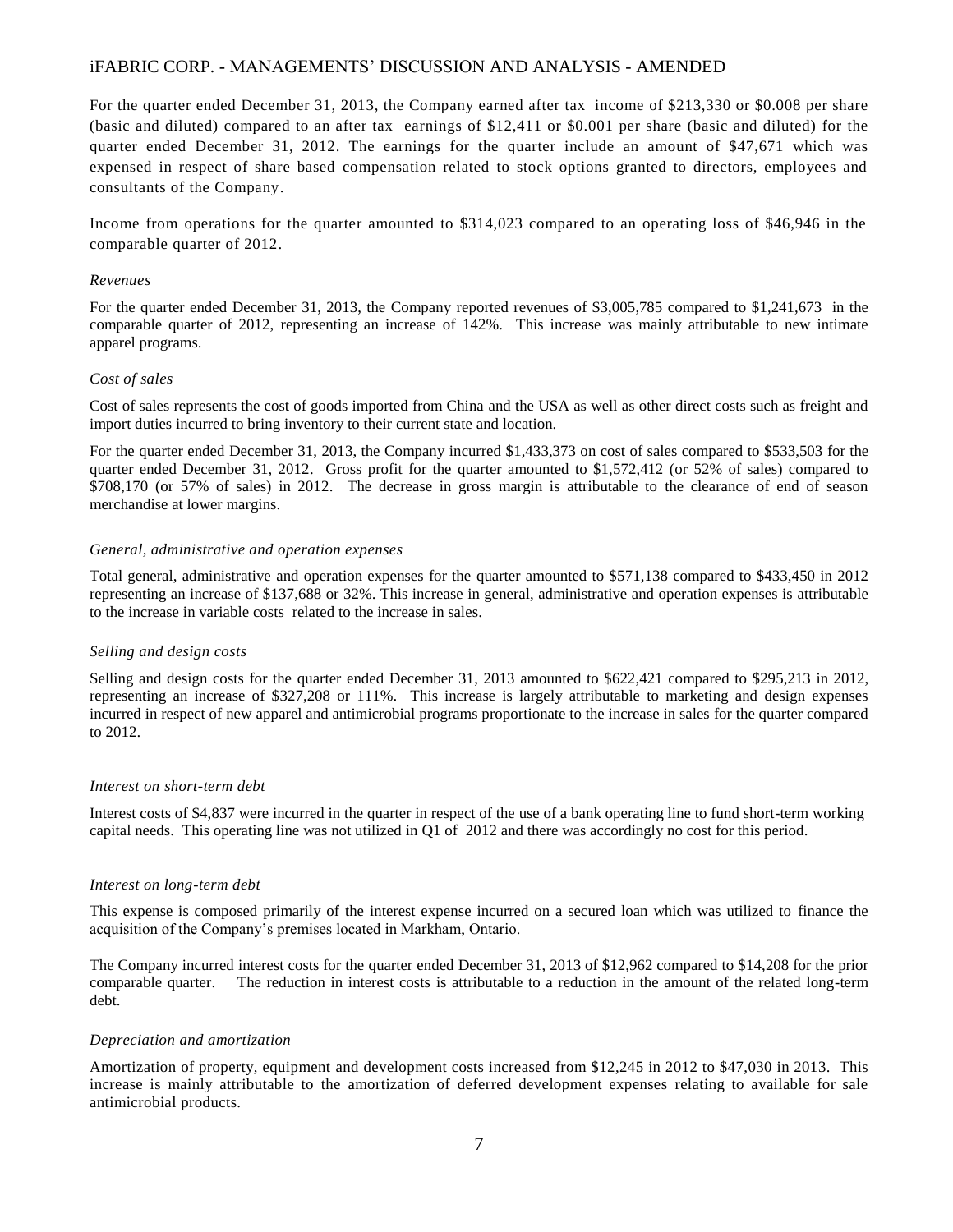# ASSET, LIABILITIES AND SHARE CAPITAL ACTIVITIES

# UNAUDITED RESTATED CONSOLIDATED INTERIM STATEMENTS OF FINANCIAL POSITION

## ASSETS

|                                    | December 31,<br>2013<br><b>Restated</b> | September 30,<br>2013 |
|------------------------------------|-----------------------------------------|-----------------------|
| <b>ASSETS</b>                      |                                         |                       |
| <b>CURRENT</b>                     |                                         |                       |
| Cash and cash equivalents          | \$<br>966,734                           | \$<br>457,131         |
| Accounts receivable                | 1,686,194                               | 1,087,357             |
| Inventory                          | 3,686,836                               | 3,519,590             |
| Prepaid expenses and deposits      | 141,768                                 | 175,441               |
| Foreign exchange forward contracts | 33,291                                  | 54,870                |
| Investment tax credits recoverable |                                         | 12,826                |
|                                    | 6,514,823                               | 5,307,215             |
| <b>NON-CURRENT</b>                 |                                         |                       |
| Property, plant and equipment      | 2,556,359                               | 2,551,288             |
| Deferred development costs         | 867,937                                 | 904,036               |
| Deferred income taxes              | 342,442                                 | 337,122               |
| Goodwill                           | 55,050                                  | 55,050                |
|                                    | 3,821,788                               | 3,847,496             |
| <b>TOTAL ASSETS</b>                | \$<br>10,336,611                        | \$<br>9,154,711       |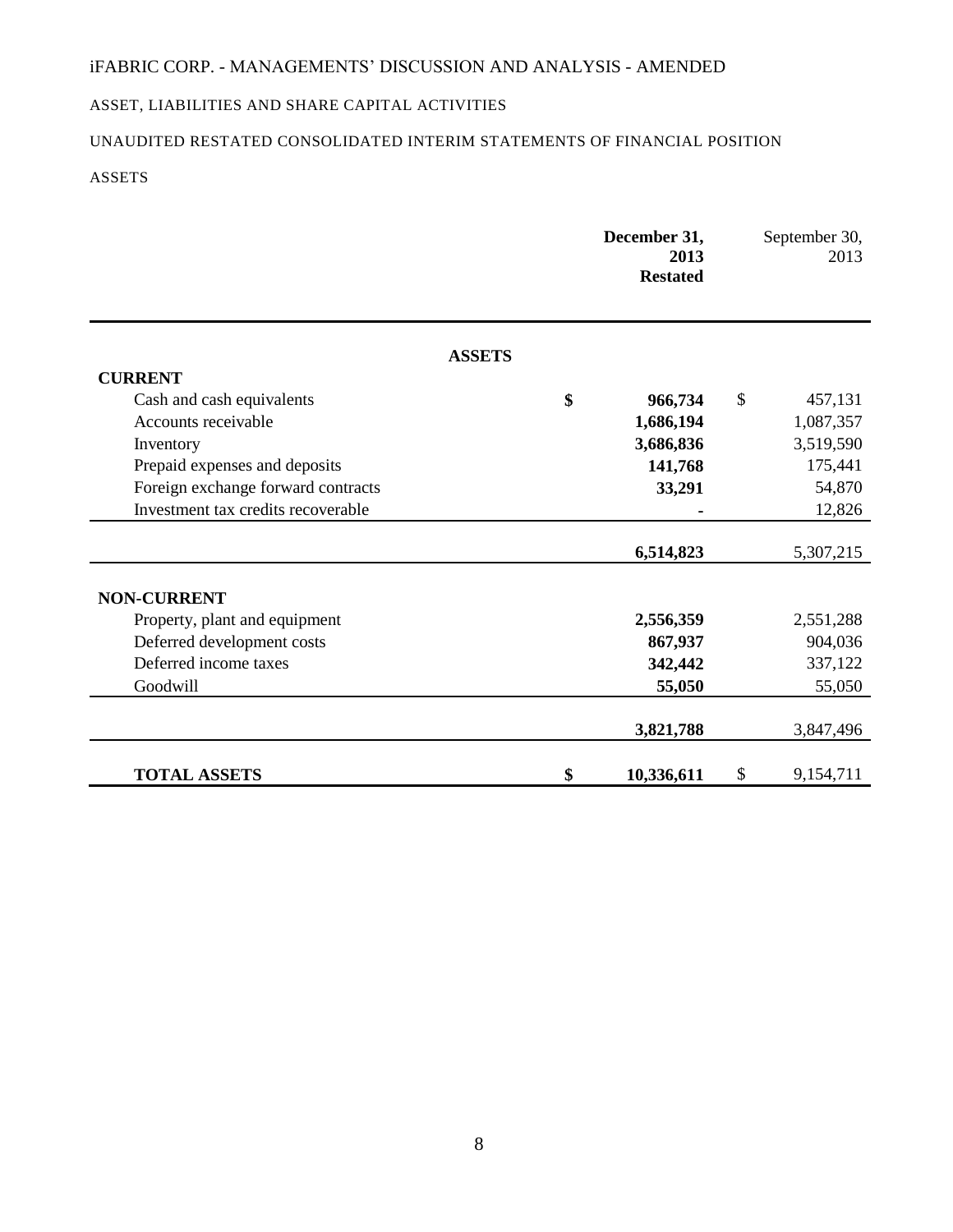# ASSET, LIABILITIES AND SHARE CAPITAL ACTIVITIES

# UNAUDITED RESTATED CONSOLIDATED INTERIM STATEMENTS OF FINANCIAL POSITION

# LIABILITIES AND SHAREHOLDERS' EQUITY

|                                          | December 31,<br>2013<br><b>Restated</b> | September 30,<br>2013 |
|------------------------------------------|-----------------------------------------|-----------------------|
| <b>LIABILITIES</b>                       |                                         |                       |
| <b>CURRENT</b>                           |                                         |                       |
| <b>Bank</b> indebtedness                 | \$<br>32,494                            | \$<br>407,601         |
| Accounts payable and accrued liabilities | 892,739                                 | 1,127,648             |
| Income taxes payable                     | 349,620                                 | 236,657               |
| Current portion of loans payable         | 120,000                                 | 133,893               |
|                                          | 1,394,853                               | 1,905,799             |
|                                          |                                         |                       |
| <b>NON-CURRENT</b>                       |                                         |                       |
| Due to related parties                   | 1,016,298                               | 984,741               |
| Loans payable                            | 1,070,000                               | 1,100,000             |
|                                          | 2,086,298                               | 2,084,741             |
| <b>TOTAL LIABILITIES</b>                 | 3,481,151                               | 3,990,540             |
|                                          |                                         |                       |
| <b>SHAREHOLDERS' EQUITY</b>              |                                         |                       |
| <b>CAPITAL STOCK</b>                     | 2,704,414                               | 1,978,987             |
| <b>WARRANTS</b>                          | 704,861                                 |                       |
| <b>OPTIONS</b>                           | 484,085                                 | 436,414               |
| <b>NON-CONTROLLING INTEREST</b>          | 14,449                                  | 13,276                |
| <b>RETAINED EARNINGS</b>                 | 2,947,651                               | 2,735,494             |
| <b>TOTAL SHAREHOLDERS' EQUITY</b>        | 6,855,460                               | 5,164,171             |
|                                          |                                         |                       |
| <b>TOTAL LIABILITIES AND EOUITY</b>      | \$<br>10,336,611                        | \$<br>9,154,711       |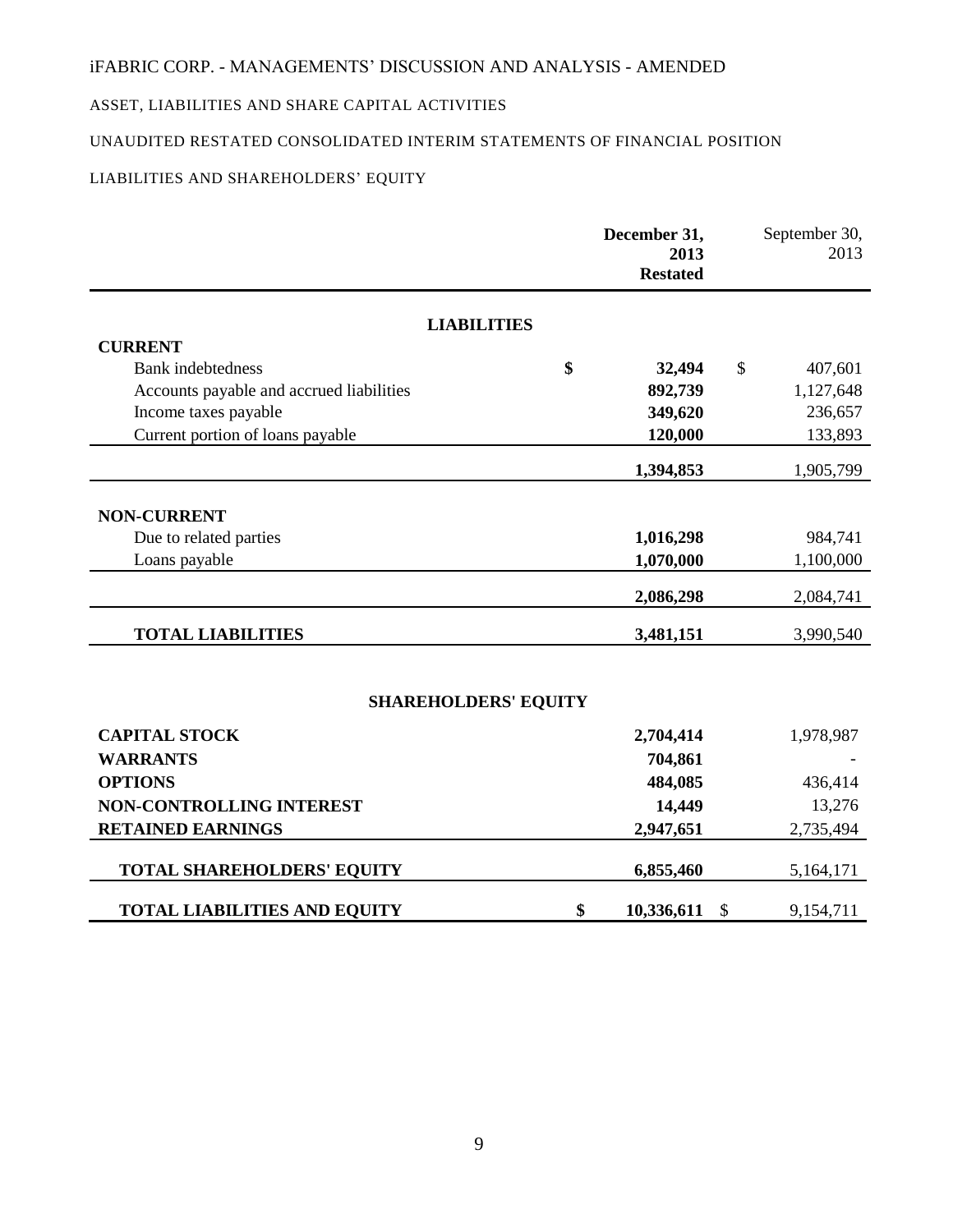Summarized major financial statement balances:

|                           | Dec. 31, 2013<br>(Unaudited) | Sept 30,<br>2013<br>(Audited) |
|---------------------------|------------------------------|-------------------------------|
| Assets                    | \$<br>10,336,611             | \$<br>9,154,711               |
| Liabilities               | \$<br>3,481,151              | \$<br>3,990,540               |
| Shareholders' Equity      | \$<br>6,855,460              | \$<br>5,164,171               |
| Common shares outstanding | 25,844,750                   | 25,437,500                    |
| Options outstanding       | 1,525,000                    | 1,525,000                     |
| Warrants outstanding      | 232,133                      | $\overline{a}$                |

#### *Assets*

Total assets of the Company as at December 31, 2013 and September 30, 2013 were comprised primarily of cash, accounts receivable, investment tax credits receivable, inventories, deposits, prepaid expenses and other receivables, deferred development costs, deferred income taxes and property and equipment.

During the quarter ended December 31, 2013, the Company received net cash proceeds of \$1,430,288 from the placement of shares. From these proceeds, an amount of \$375,107 was applied to reduce short-term bank borrowings and the balance is to be utilized to fund future working capital requirements of the Company. This placement accounted for the increase in cash on hand from \$457,131 at September 30, 2013 to \$966,734 at December 31, 2013.

Accounts receivable increased from \$1,087,357 at September 30, 2013 to \$1,686,194 at December 31, 2013. This increase is attributable to the increase in sales for the quarter.

There was a nominal increase amount of inventories on hand, from \$3,519,590 at September 30, 2013 to \$3,686,836 as at December 31, 2013.

Changes in all other asset balances during the quarter were not significant.

#### *Liabilities*

As at December 31, 2013, the Company's liabilities totaled \$3,481,151 of which current liabilities represented \$1,394,853 and long term liabilities represented \$2,086,298. As at September 30, 2013, the Company's liabilities totaled \$3,990,540, of which current liabilities represented \$1,905,799 and long term liabilities represented \$2,084,741. The decrease in current liabilities is mainly attributable to the a reduction of \$375,107 in the Company's bank operating line and a decrease of \$164,409 in the amount of accounts payable.

#### *Shareholders' equity*

As at December 31, 2013, shareholders' equity amounted to \$6,855,460 compared to \$5,164,171 as at September 30, 2013, representing an increase of \$1,691,289. The increase in shareholders' equity during the quarter resulted from net proceeds of \$1,430,288 received pursuant to a private placement of 407,250 units, which closed on December 13, 2013, the fair value of options recognized during the quarter of \$47,671, as well as the net income for the quarter of \$213,330.

#### *Outstanding share data*

As at September 30, 2013, the Company had 25,844,750 common shares issued and outstanding,1,525,000 stock options outstanding, exercisable at a weighted average price of \$0.52 per share and 232,133 warrants outstanding, exercisable at a weighted average price of \$5.10 per share.

#### LIQUIDITY, FINANCING ACTIVITY AND CAPITAL RESOURCES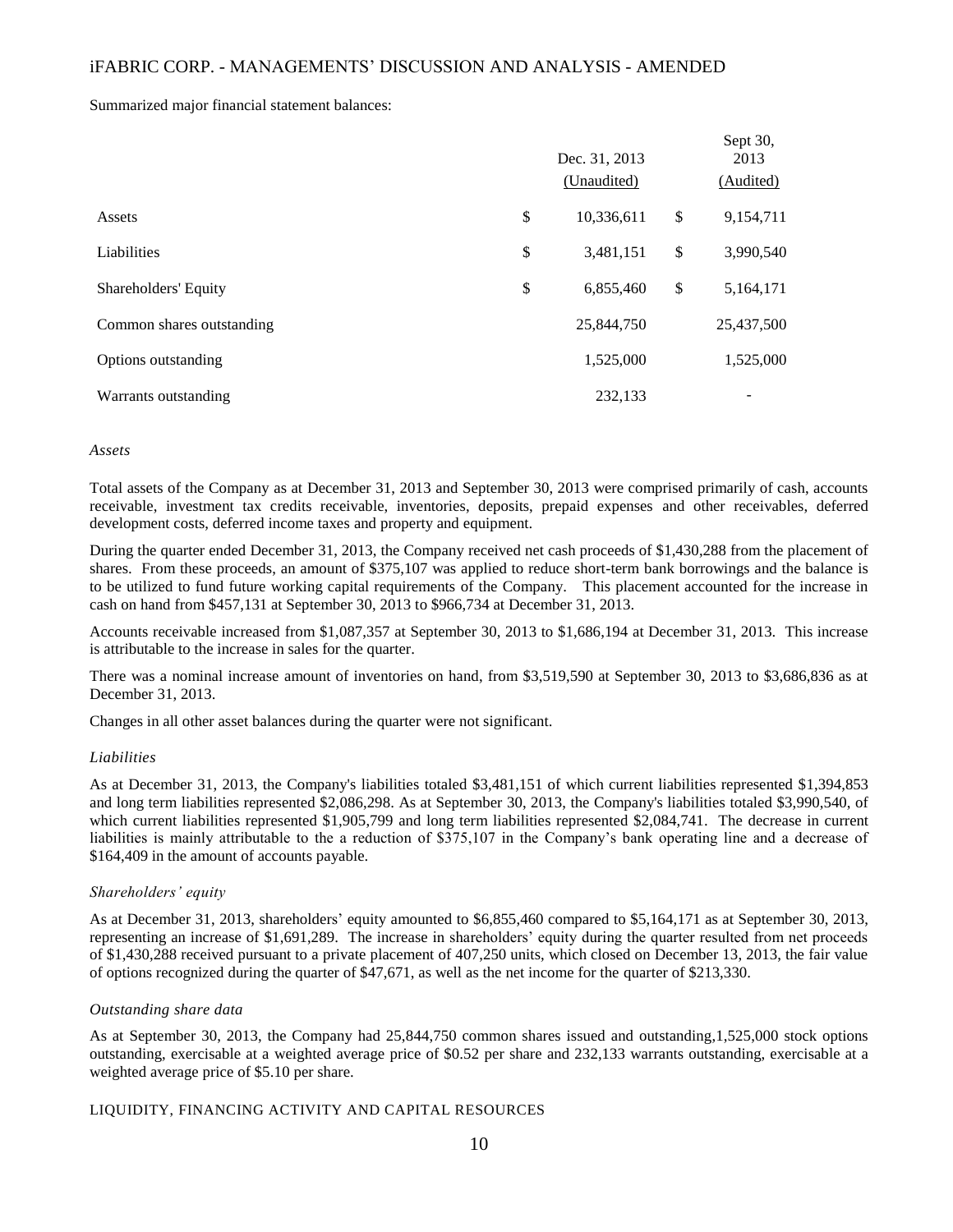The Company is subject to risks including, but not limited to, the potential to raise additional funds through debt and/or equity financing to support of the Company's development and continued operations and to meet the Company's liabilities and commitments as they come due.

### *Working capital*

Working capital represents current assets less current liabilities. As at December 31, 2013, the Company's working capital was \$5,119,970 compared to working capital of \$3,401,416 as at September 30, 2013 representing an increase of \$1,718,544. The increase working capital resulted from net cash proceeds of \$1,430,288 from the private placement in December 2013 as well as the net operating income for the quarter.

### *Cash used in operating activities*

During the quarter ended December 31, 2013, the operating activities consumed cash of \$519,971 as compared to a net inflow from operations of \$537,844 for the quarter ended December 31, 2012. The increase in accounts receivable was the main component of cash consumption during the current quarter.

### *Cash used in investing activities*

During the quarter ended December 31, 2013, investing activities consumed cash of \$13,271 as opposed to cash of \$27,724 consumed in the comparable quarter of 2012.

### *Cash provided by financing activities*

Cash provided by financing activities for the quarter ended December 31, 2013 amounted to \$1,402,845. This was mainly comprised of net private placement proceeds of \$1,430,288 from which, \$375,107 was applied in reduction of the balance owing on Company's bank operating line. This compares to \$221,797 consumed in the comparable quarter of 2012 which resulted from the repayment of long-term debt.

#### OFF-BALANCE SHEET ARRANGEMENTS

The Company has no off-balance sheet arrangements that would require disclosure.

#### TRANSACTIONS WITH RELATED PARTIES

During the quarter ended December 31, 2013, the Company was involved in the following related party transactions in which all transactions have been measured at the exchange amount (the amount established and agreed to by the related parties):

- 1. The CEO and CFO of the Company provide certain management advisory and accounting services to the Company. For the quarter, the Company incurred expenses of \$65,000 (2012 - \$23,750) for services rendered. Of these amounts, paid and accrued amounts for the CEO amounted to \$30,000 (2012 – NIL) and \$35,000 (2012 - \$23,750) was paid and accrued in respect of the CFO.
- 2. A director of the Company was paid \$12,000 (2012 \$12,000) for the provision of technical services.
- 3. Salaries fees and benefits for other officers and directors of the company expensed through payroll amounted \$49,915 for the current quarter (2012 - \$65,886).
- 4. An amount of \$23,859 was expensed in respect of share based compensation resultant from the prior issuance of stock options to directors and officers of the company (2012 – NIL
- 5. Included in accounts payable and accrued liabilities is an amount of \$32,000 (September 30, 2013 \$102,500) due to Directors and key management personnel of the Company in respect of unpaid fees

## FINANCIAL INSTRUMENTS AND OTHER INSTRUMENTS

Financial instruments comprise cash, accounts receivable, prepayments, other receivables, government assistance receivable, accounts payable and accrued liabilities and amounts due to related parties.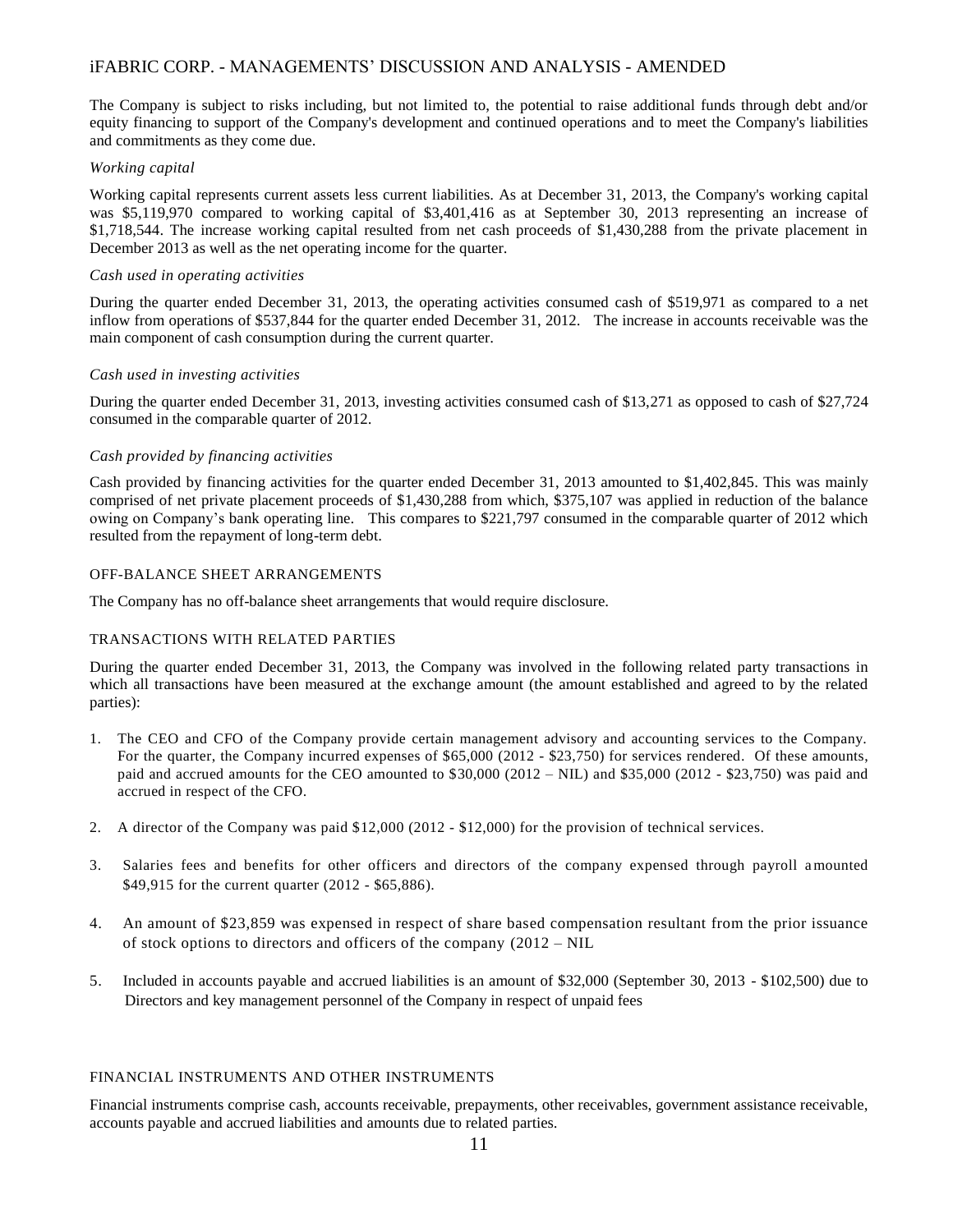These instruments are initially recognized at fair value with the carrying amount being reduced by any impairment loss, with the exception of accounts receivable, where the carrying amount is reduced through the use of an allowance account.

Financial instruments that potentially subject the Company to credit risk consist of accounts receivable and prepayments. The credit risk that exists in this regard has been largely mitigated as a result of credit insurance maintained in respect of trade receivables.

As at December 31, 2013, the Company's long-term debt consisted of:

- A bank loan of \$1,190,000 secured by a first readvanceable mortgage over land and buildings and a General Security Agreement over the assets of a subsidiary company. The loan is repayable in monthly payments of \$10,000 together with interest at the bank's prime rate plus 1.25% and full repayment is due May 31, 2023.
- Amounts due to related parties of \$1,016,298. These amounts are currently unsecured, interest free and payable on demand. As the related parties have waived their right to demand repayment over the next 12 months, the loans have been classified as long-term liabilities.

## SEGMENTED INFORMATION

The Company has three reportable segments, as described below, which are strategic divisions. The strategic divisions offer different products and services, and are managed separately because they require different marketing strategies and technologies. For each of the strategic divisions, the CEO (the chief operating decision maker) reviews internal management reports on at least a quarterly basis. The following describes the operations in each of the reportable segments:

- Intimate Apparel: Includes the design, purchasing, and distribution of intimate apparel.
- Intelligent Fabrics: Includes the development, testing and distribution of specialty textiles as well as chemicals suitable for application to textiles.
- Other: Includes leasing of property to group companies and third parties.

Inter-segment transactions are made at prices that approximate market rates.

Property, plant and equipment, deferred tax assets, and goodwill are managed on a group basis and are not allocated to operating segments. Amortization of property, plant and equipment, and interest expense on operating lines of credit and long-term debt are managed on a group basis and are not allocated to operating segments.

The following segmented information pertains to the strategic divisions for the quarters ended December 31, 2013 and 2012.

| Operating Segments - Three months ended December 31, 2013 (restated) |                 |     |             |    |            |  |                  |     |                     |
|----------------------------------------------------------------------|-----------------|-----|-------------|----|------------|--|------------------|-----|---------------------|
|                                                                      | Intimate        |     | Intelligent |    | Other      |  | Corporate Items  |     |                     |
|                                                                      | Apparel         |     | Fabrics     |    | Segments   |  | and Eliminations |     | <b>Consolidated</b> |
|                                                                      |                 |     |             |    |            |  |                  |     |                     |
| Revenues                                                             |                 |     |             |    |            |  |                  |     |                     |
| Third party                                                          | \$<br>2,783,344 | S   | 195,389     | \$ | 27,052 \$  |  | ۰                | \$  | 3,005,785           |
| Inter-segment                                                        | 316,621         |     |             |    | 38,225     |  | (354, 846)       |     |                     |
| <b>Total Revenues</b>                                                | 3,099,965       |     | 195,389     |    | 65,277     |  | (354, 846)       |     | 3,005,785           |
| Earnings (loss) before income taxes (restated)                       | 419,960         |     | (100, 387)  |    | 4,895      |  | (3,496)          |     | 320,972             |
| Amortization of deferred development costs                           |                 |     | (36,100)    |    | ۰          |  | ۰                |     | (36,100)            |
| Amortization of property, plant, and equipment                       |                 |     |             |    |            |  | (10,930)         |     | (10,930)            |
| Interest on operating line.                                          |                 |     |             |    |            |  | (4,837)          |     | (4,837)             |
| Interest on long-term debt                                           |                 |     |             |    |            |  | (12,962)         |     | (12,962)            |
| Segment assets                                                       | \$<br>5,071,168 | \$. | 1,764,824   | \$ | $6,512$ \$ |  | 3,494,107        | \$. | 10,336,611          |
| Expenditures on property, plant, and equipment                       |                 |     |             |    |            |  | 26,755           |     | 26,755              |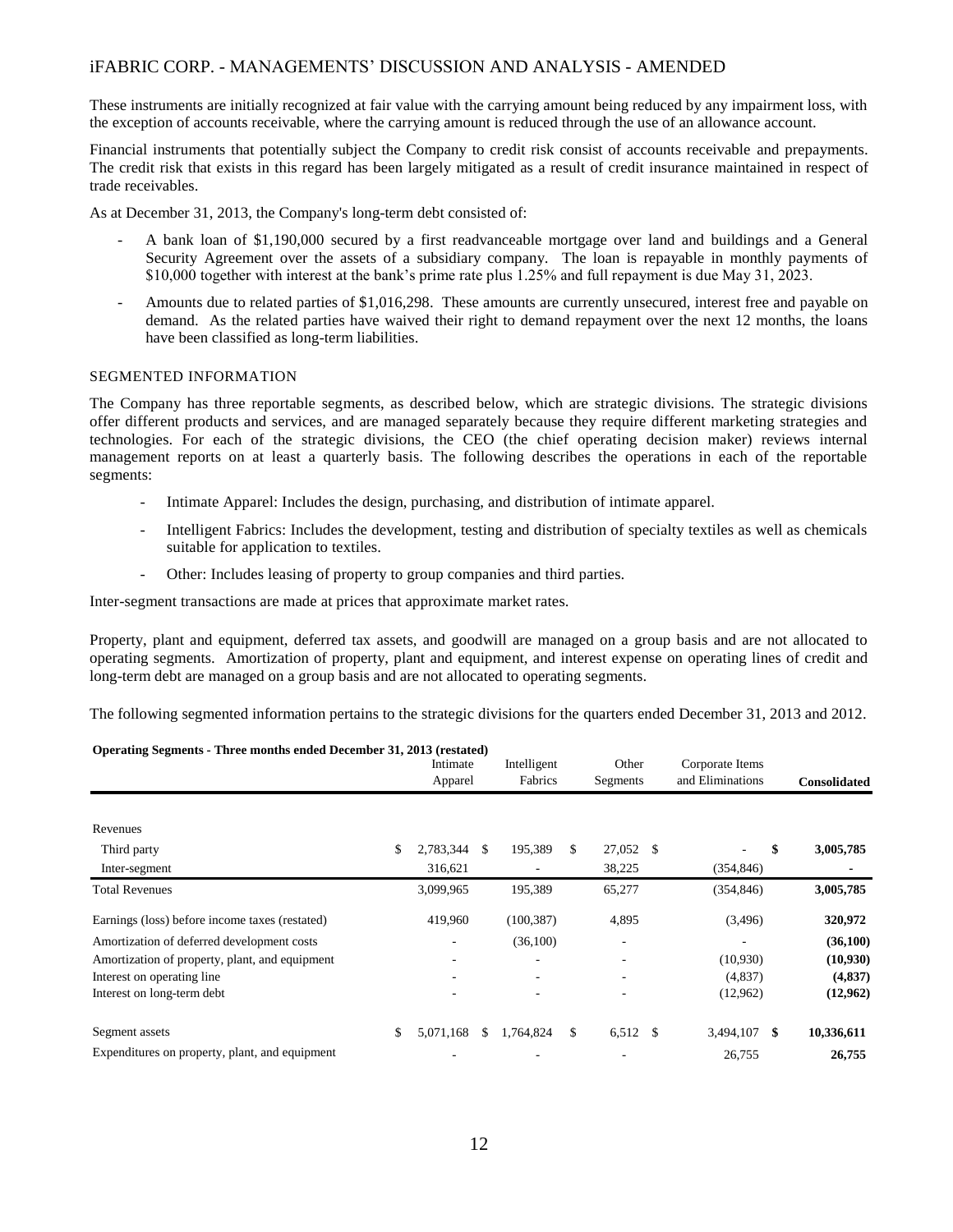|                                                | Intimate<br>Apparel |     | Intelligent<br>Fabrics |     | Other<br>Segments |    | Corporate Items<br>and Eliminations | Consolidated |
|------------------------------------------------|---------------------|-----|------------------------|-----|-------------------|----|-------------------------------------|--------------|
|                                                |                     |     |                        |     |                   |    |                                     |              |
| Revenues                                       |                     |     |                        |     |                   |    |                                     |              |
| Third party                                    | \$<br>1,185,517     | S   | 234                    | \$. | 55,922            | -S | \$                                  | 1,241,673    |
| Inter-segment                                  |                     |     |                        |     |                   |    |                                     |              |
| <b>Total Revenues</b>                          | 1,185,517           |     | 234                    |     | 55,922            |    |                                     | 1,241,673    |
| Earnings (loss) before income taxes            | 50,722              |     | (19,651)               |     | 15,737            |    | (10, 101)                           | 36,707       |
| Amortization of deferred development costs     |                     |     |                        |     |                   |    | ٠                                   |              |
| Amortization of property, plant, and equipment |                     |     |                        |     |                   |    | (12,245)                            | (12,245)     |
| Interest on operating line.                    |                     |     | ۰                      |     | ۰                 |    | -                                   |              |
| Interest on long-term debt                     |                     |     | -                      |     | ۰                 |    | (14,208)                            | (14,208)     |
| Segment assets                                 | \$<br>3,917,978     | \$. | 1,572,192              | \$  | 3,410 \$          |    | 2,934,319<br>\$.                    | 8,427,899    |
| Expenditures on property, plant, and equipment |                     |     |                        |     |                   |    |                                     |              |
| Expenditures on development costs              |                     |     | 25,723                 |     |                   |    |                                     | 25,723       |

#### **Operating Segments - Three months ended December 31, 2012**

The following summarizes external sales revenue for the Company by geographic operating segments:

|                        | 2013            |    | 2012      |
|------------------------|-----------------|----|-----------|
| External sales revenue |                 |    |           |
| Canada                 | \$<br>1,013,896 | \$ | 1,022,381 |
| <b>United States</b>   | 5,805,292       |    | 3,528,287 |
| United Kingdom         | 1,346,795       |    | 1,524,098 |
|                        |                 |    |           |
| Total                  | \$<br>8,165,983 | S  | 6,074,766 |

All of the Company's non-current assets are located in Canada.

## COMMITMENTS

The following details the Company's commitments as at December 31, 2013:

(a) The Company's total commitments, under various operating leases and a property lease agreement exclusive of occupancy costs are as follows: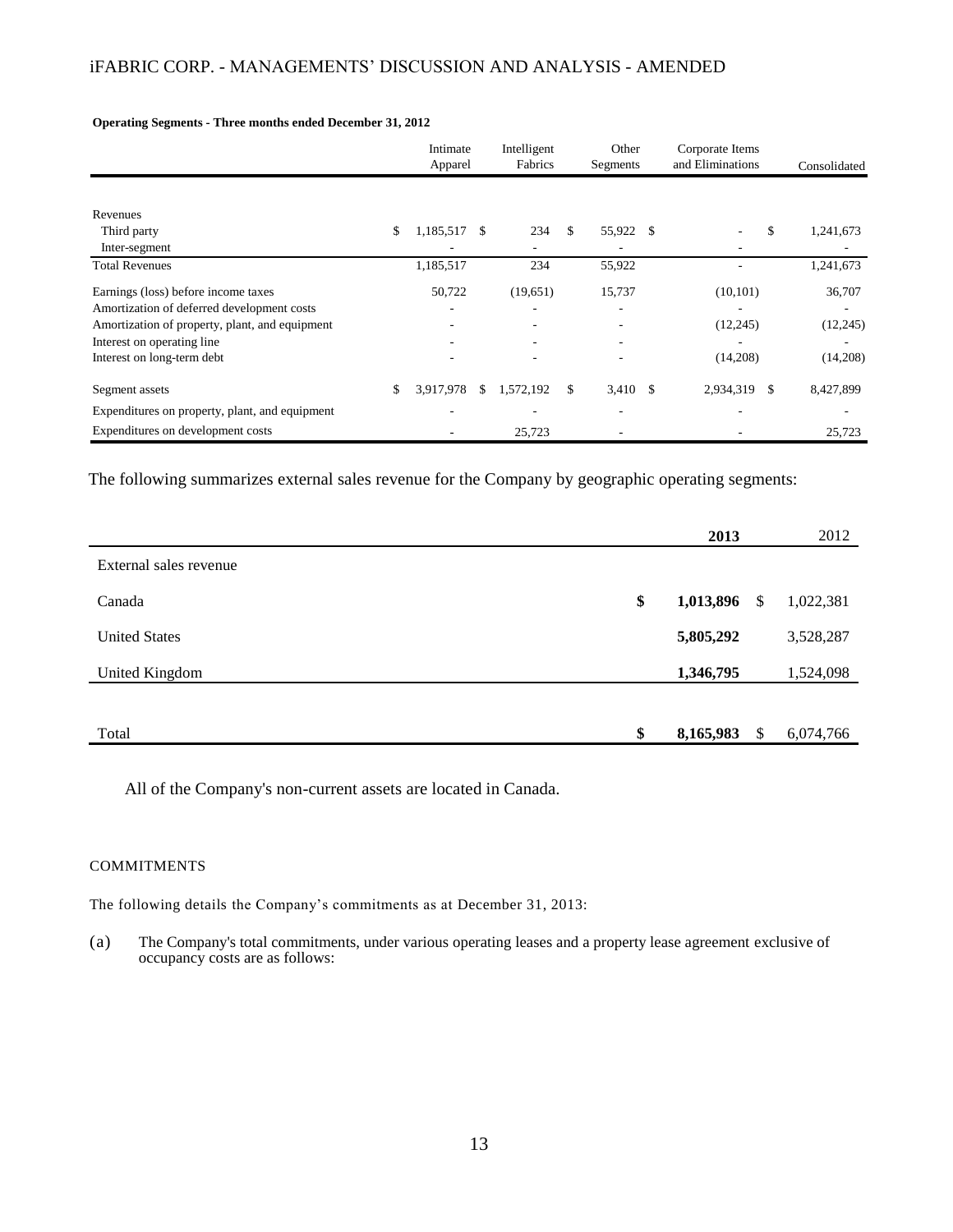| 2014 | \$<br>62,622  |
|------|---------------|
| 2015 | 30,699        |
| 2016 | 16,563        |
| 2017 | 5,309         |
| 2018 | 4,425         |
|      | \$<br>119,618 |

(b) The Company enters into foreign exchange forward contracts to manage the risks associated with exchange rate fluctuations. As at December 31, 2013, the Company had contracted to sell GBP £425,000 and sell USD \$850,000. As well, the Company had contracted to buy USD \$700,000.

For the three months ended December 31, 2013, there is an unrealized loss on foreign exchange of \$21,579 (2012 -\$61,582 gain) included in the statement of earnings and comprehensive earnings.

- (c) The Company is party to an exclusive worldwide license agreement for the right to use trademarks in connection with the manufacture, marketing, sale and distribution of certain licensed products. During the initial license term, the Company is required to pay a monthly royalty of 8.5% on its net sales as defined in the agreement, on all products sold under the licensed marks. In addition, the Company is required to pay an advertising fee of 2%, payable quarterly, on its net sales as defined in the agreement, for promotion of the licensed products. The initial license term was in effect until December 31, 2012, and was renewed for an additional term of two years ending December 31, 2014, under the same terms as the prior agreement.
- (d) Effective October 17, 2011, the Company entered into an exclusive worldwide license agreement for the right to use trademarks in connection with the manufacture, marketing, sale and distribution of certain licensed products. During the initial license term, the Company is required to pay a monthly royalty of 9.5% on its net sales as defined in the agreement, on all products sold under the licensed marks. The initial license term is in effect until December 31, 2015 and may be renewed for an additional term of four years on the condition that certain performance goals as defined in the agreement are attained.
- (e) Effective January 16, 2012, the Company entered into an exclusive license agreement for the right to use trademarks in connection with the manufacture, marketing, sale and distribution of certain licensed products. The licensed territory includes certain worldwide areas as specified in the agreement. During the initial license term, the Company is required to pay a monthly royalty of 9% on its net sales as defined in the agreement, on all products sold under the licensed marks. Minimum annual royalties have been established for the contract periods ending December 31, 2013, 2014, and 2015 in the amounts of \$144,000, \$279,000 and \$432,000 respectively. In addition, the Company is required to pay an advertising fee of 2%, payable semi-annually, on its net sales as defined in the agreement, for the promotion of the licensed products. The initial license term is in effect until December 31, 2015 and may be renewed for an additional term of three years on the condition that certain performance goals as defined in the agreement are attained.
- (f) As at December 31, 2013, the Company had no open letters of credit for purchases of inventory (September 31, 2013 - \$17,000).

#### SUBSEQUENT EVENTS

There were no material subsequent events that occurred between December 31, 2013 and the date of this MDA.

#### RISK FACTORS

#### *Financial*

iFabric will require additional financing to fund the expansion of iFabric. There can be no assurance that iFabric will be able to obtain adequate financing in the future, or that the terms of such financing will be favourable. Failure to obtain such additional financing could result in delay or indefinite postponement of development of certain of iFabric's business, and therefore affect its future cash flows, earnings, results of operations and financial condition.

#### *Competition*

iFabric faces significant competition in almost every aspect of its business, particularly from other companies that:

- Design, manufacture and distribute intimate apparel and accessories;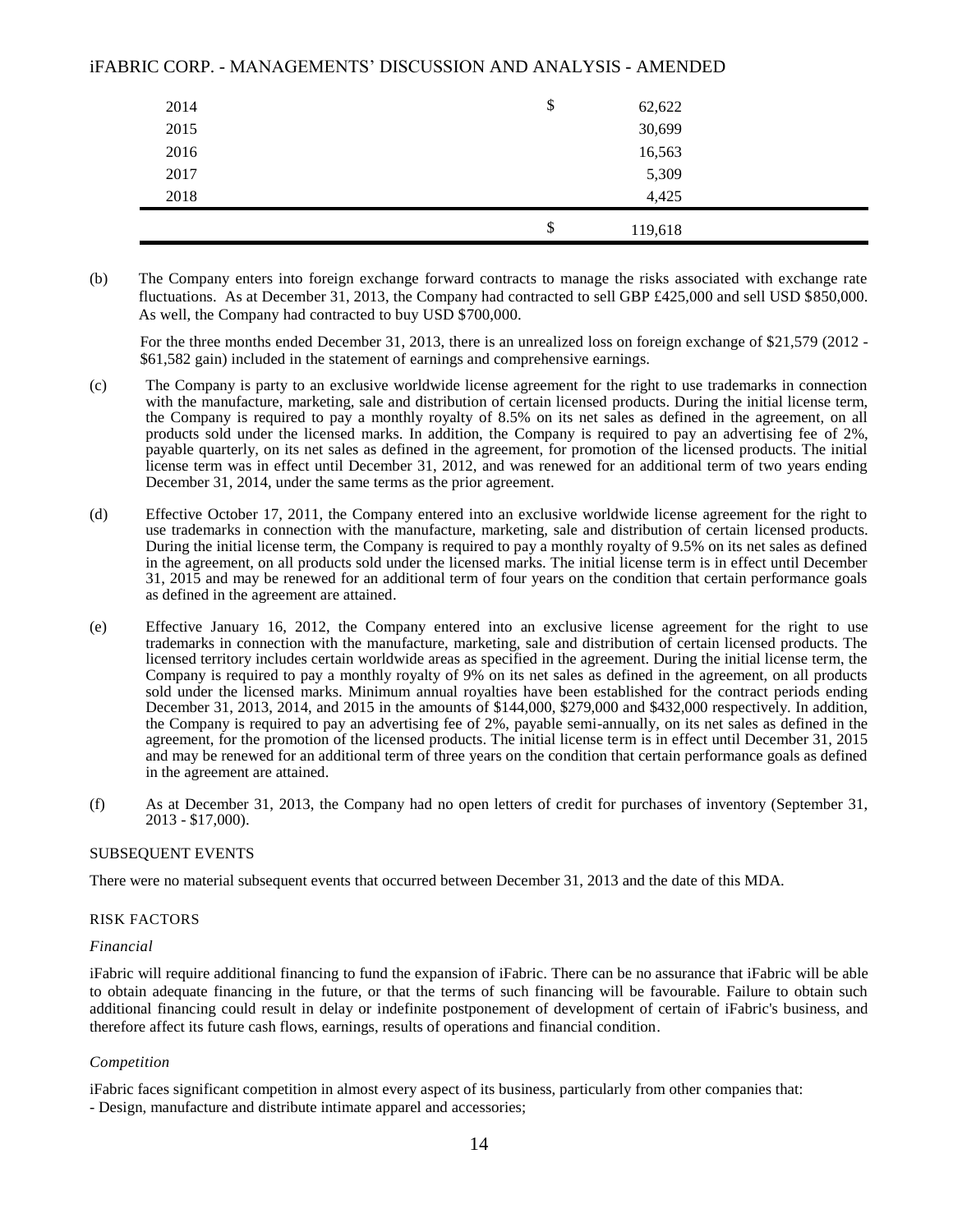- Sell sprays, topical liquids and creams that repel biting insects when applied to the skin;
- Sell sprays, liquids, creams, chemicals and textiles which have the ability to kill bacteria;
- Sell sprays, topical liquids, creams and oral medication that assist with the healing of skin and the control of skin irritations; and
- Distribute chemicals that can be applied to textiles in order to kill bacteria.

### *Licensing Arrangements*

iFabric will be reliant on a number of key licensing and distribution agreements and its future performance could be materially affected by a termination of one or more of such agreements. Termination could arise as a result of any of the following:

- Failure to pay royalties or advertising contributions;
- Failure to meet minimum purchase obligations;
- Failure to achieve minimum sales targets;
- The breach of a material covenant;
- Failure to ship licensed products to authorized customers;
- Failure to give notice of intention to renew within the stipulated time period

### *Key Personnel*

The senior officers of the Company are critical to its success. In the event of the departure of a senior officer, the Company believes that it will be successful in attracting and retaining qualified successors but there can be no assurance of such success. Recruiting qualified personnel as the Company grows is critical to its success. As the Company's business activities grow, it will require additional key financial, administrative and technical personnel as well as additional operations staff. If the Company is not successful in attracting and training qualified personnel, the efficiency of its operations could be affected, which could have an adverse impact on the Company's future cash flows, earnings, results of operations and financial condition.

### *Technological Advancements*

The chemical industry is subject to significant technological advancements, changing industry standards, market trends, customer preferences and competitive pressures which can, among other things, necessitate revisions in pricing strategies, price reductions and reduced profit margins. The success of the Company will depend on its ability to secure technological superiority in its products and maintain such superiority in the face of new technologies. No assurance can be given that further modification of product offerings of the Company will not be required in order to meet demands or to remain competitive.

#### *Intellectual Property*

The success of the Company will depend, in part, on its ability to maintain proprietary protection over its intellectual property and operate without infringing the proprietary rights of third parties. Despite precautions, it may be possible for a third party to copy or otherwise obtain and use the Company's technologies without authorization. There can be no assurance that any steps taken by the Company will prevent misappropriation of its technologies.

#### *Government Regulation and Regulatory Approvals*

Future changes in government regulation could adversely affect the industries in jurisdictions in which the Company operates or intends to operate.

With regard to its intelligent textile technologies the Company is dependent on regulatory approvals or registrations and the legal systems in the markets in which it operates, such as the U.S. Environmental Protection Agency ("EPA") and Health Canada. The Company currently has certain EPA registrations and is in process of securing additional approvals from both the EPA and Health Canada. There is no certainty that such approvals will be granted and regulators could, even after granting such approvals, be stringent on non-compliance with regulatory requirements or change such requirements, which could have a material adverse effect on the Company's business and result in adverse publicity.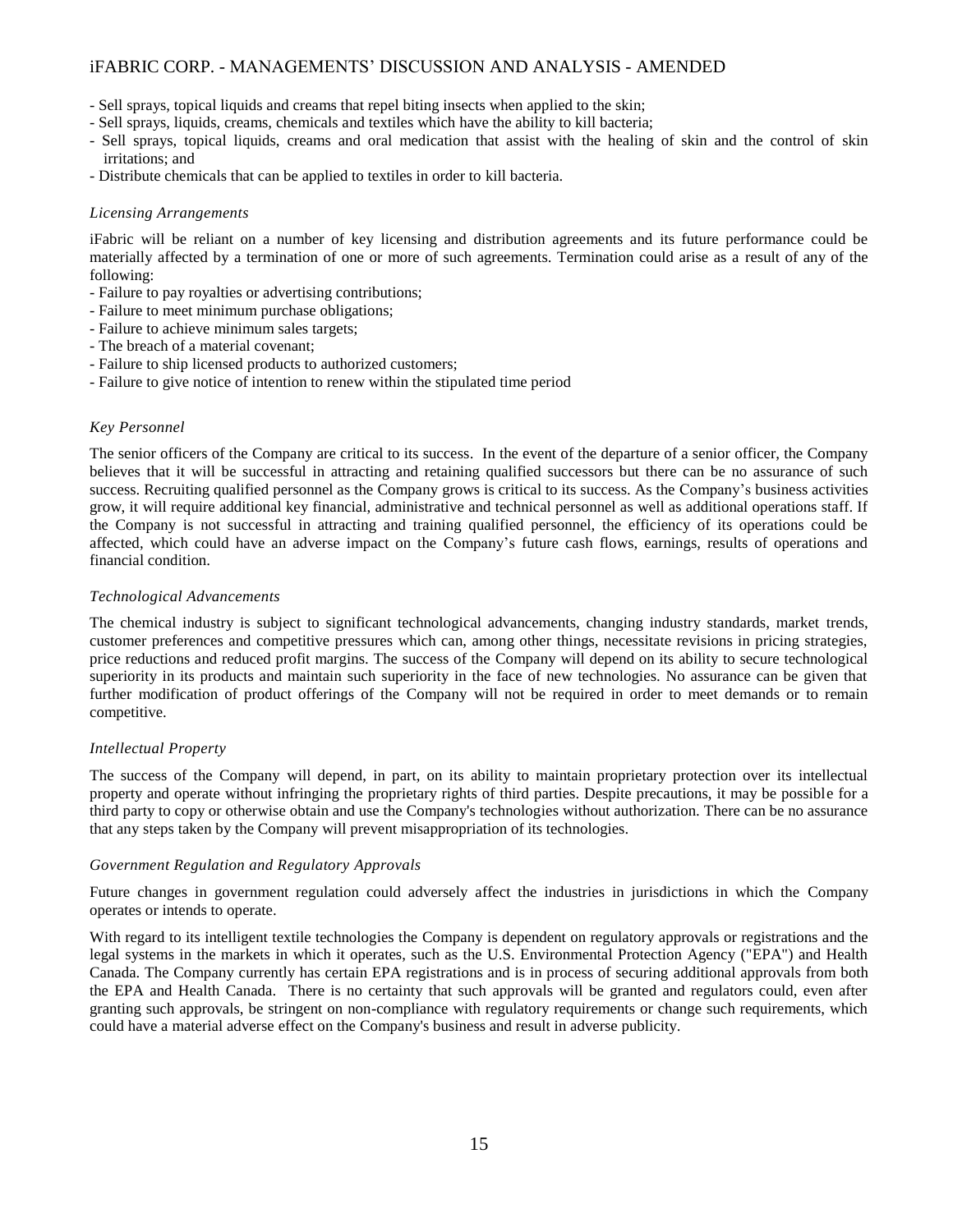### *Customer Adoption*

The Company's revenues in its Intelligent Textile Division are highly dependent on the willingness of consumers to purchase products based upon their awareness the benefits of such products. Different markets will require differing marketing strategies and the adoption of the Company's products may be slower than anticipated.

## CRITICAL ACCOUNTING POLICIES AND ESTIMATES

The preparation of these financial statements requires management to select appropriate accounting policies and to make judgments, estimates and assumptions that affect the reported amounts of assets, liabilities, revenues, expenses and the disclosure of contingent assets and liabilities at the end of the reporting period. The estimates and related assumptions are based on previous experience and other factors considered reasonable under the circumstances, the results of which form the basis of making assumptions about carrying values of assets and liabilities that are not readily apparent from other sources.

The estimates and underlying assumptions are reviewed on an ongoing basis. Revisions to accounting estimates are recognized in the period in which the estimate is revised if the revision affects only that period or in the period of revision and future periods if the revision affects both current and future periods.

Significant assumptions about the future that management has made and that could result in a material adjustment to the carrying amounts of assets and liabilities, in the event that actual results differ from assumptions made, relate to, but are not limited to, the following:

Valuation of inventories:

Provisions for non-saleable inventories are prepared by management based on their knowledge of sales history.

Recoverability of deferred development costs:

Management deems all such costs as recoverable based on the pending Health Canada and the EPA approval of items under development as well as contracts with buyers which are pending.

Benefits of deferred income tax assets:

Management bases this estimate on the estimated future tax rate at the time in which it is expected for the asset to be realized. Many of these rates are not final due to their future nature.

Estimated useful life of property, plant and equipment:

Management makes this estimate based on past experience with similar assets and future business plans.

Allowance for doubtful accounts:

Management provides for doubtful accounts based on its assessment of credit risk, past experience and payment history of a customer.

Share-based payment transactions:

The Company measures the cost of equity-settled transactions by reference to the fair value of the equity instruments at the date at which they are granted. Estimating fair value for share-based payment transactions requires determining the most appropriate valuation model, which is dependent on the terms and conditions of the grant. This estimate also requires determining and making assumptions about the most appropriate inputs to the valuation model including the expected life, volatility, dividend yield of the share option and forfeiture rate.

Provision for margin guarantee rebates:

The company has guaranteed a minimum level of margins, to certain of its customers, as a condition of sale. Management provides for potential rebates based on its estimate of inventory that is likely to be discounted, by these certain customers, based on current sale-through levels.

Actual results could differ from these estimates and may require a material adjustment to the carrying amount of affected assets and liabilities.